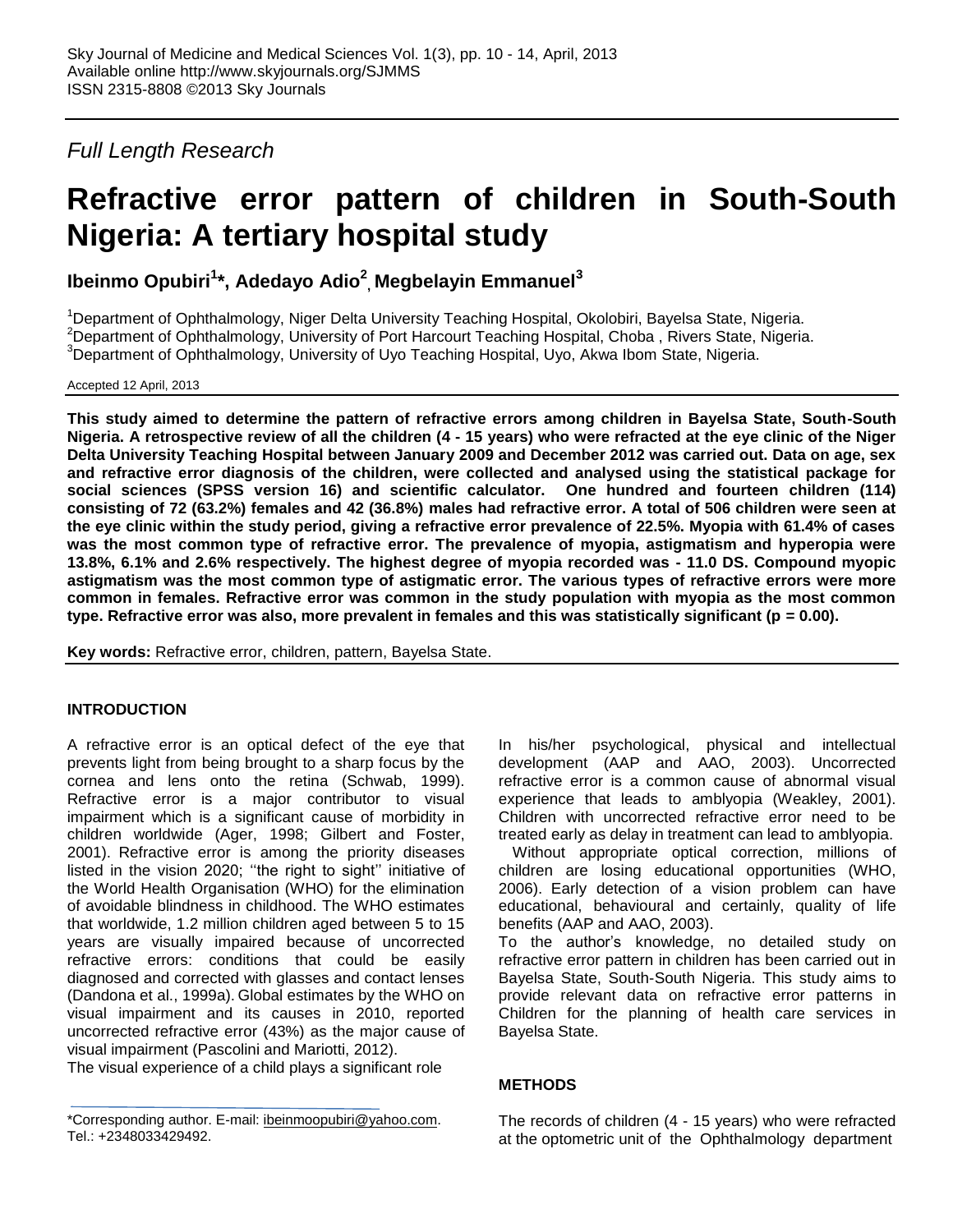|       | Gender     |            |             |
|-------|------------|------------|-------------|
| Age   | Female     | Male       | Total       |
| 4     | $0(0\%)$   | $1(2.4\%)$ | $1(0.9\%)$  |
| 5     | $3(4.2\%)$ | $2(4.8\%)$ | $5(4.4\%)$  |
| 6     | 2(2.8%)    | $2(4.8\%)$ | 4(3.5%)     |
| 7     | $0(0\%)$   | $1(2.4\%)$ | $1(0.9\%)$  |
| 8     | 2(2.8%)    | 4 (9.5%)   | 6(5.3%)     |
| 9     | $5(6.9\%)$ | $2(4.8\%)$ | $7(6.1\%)$  |
| 10    | $5(6.9\%)$ | 6 (14.3%)  | 11(9.6%)    |
| 11    | 7(9.7%)    | 4 (9.5%)   | 11(9.6%)    |
| 12    | 10 (13.9%) | 4(9.5%)    | 14(12.3%)   |
| 13    | 9(12.5%)   | 10 (23.8%) | 19(16.7%)   |
| 14    | 14 (19.4%) | $3(7.1\%)$ | 17(14.9%)   |
| 15    | 15 (20.8%) | $3(7.1\%)$ | 18(15.8%)   |
| Total | 72(100.%)  | 42(100.%)  | 114(100.0%) |

**Table 1.** Age and sex distribution of study population.

of Niger Delta University Teaching Hospital between January 2009 to December 2012 were retrospectively reviewed. Children who had no refractive errors were excluded from the study. Also, children with spherical refractive errors less than  $\pm$  0.5 dioptre sphere (DS) or cylindrical refractive error less than  $\pm$  0.5 dioptre cylinder (DC) were excluded from the study.

The eye clinic of the Niger Delta University Teaching Hospital serves as the major referral centre in Bayelsa State and the surrounding neighbouring communities in Rivers State and Delta State in South-South Nigeria.

The children's age, sex and clinical diagnosis was retrieved from the medical records department. The diagnosis of patients was grouped into myopia, hyperopia, myopic astigmatism, compound myopic astigmatism and mixed astigmatism.

The data obtained were stored and analysed using the statistical package of the Social sciences software (SPSS) version 16 and scientific calculator. Chi-Square test was used to compare variables and a p-value of less than 0.05 was considered clinically significant.

## **Study definitions**

For the purpose of this study, the following operational definitions were used for the various types of refractive error:

Low Myopia was spherical error ≥ - 0.5 DS to - 2.75 DS, moderate Myopia was  $-3.0$  DS to  $-5.0$  DS and high myopia was error > - 5.0 DS. Low hyperopia was spherical error  $\ge$  + 0.5 DS to + 2.75 DS, moderate Hyperopia was + 3.0 DS to + 5.0DS and high Hyperopia was error  $> +5.0$  DS.

Astigmatism was considered in the minus cylinder format and was included as such when cylindrical error was  $\geq$  0.5 DC in any axis. Simple myopic astigmatism was cylindrical error of Plano/  $\geq$  - 0.50 DC, compound myopic astigmatism was  $≥$  - 0.5 DS  $/≥$  - 0.5 DC and mixed astigmatism was  $≥ + 0.5$  DS  $/ ≥ - 0.5$  DC.

Low astigmatism was cylindrical error  $≥$  - 0.50 DC to - 2.0 DC, moderate astigmatism was error of - 2.25 DC to - 4.0 DC and high astigmatism was error > - 4.0 DC.

## **RESULTS**

A total of 114 children who were refracted at the optometry unit of the ophthalmology department of the NDUTH during the period of this study had refractive error. There were 72 (63.2%) females and 42 (36.8%) males (Table 1).

The mean, median and modal ages were 11.6, 12 and 13 years respectively with standard deviation of 2.86. The male to female ratio in children aged  $4 - 10$  years was 1:1 while the sex ratio in the 11 - 15 years age range was 1:1.4.

A total of 506 children were seen in the eye department of NDUTH within the study period giving a refractive error prevalence of 22.5%. Refractive error which was more common in females was statistically significant ( $p = 0.00$ ).

Myopia with 70 (61.4%) cases was the most common refractive error diagnosis followed by Astigmatism with 31 cases (27.2%). Hyperopia with 13 (11.4%) cases was the least common (table 2). Compound myopic astigmatism was the most common type of astigmatic error (45.2%) followed by simple myopic (38.5%) and mixed astigmatism (16.1%).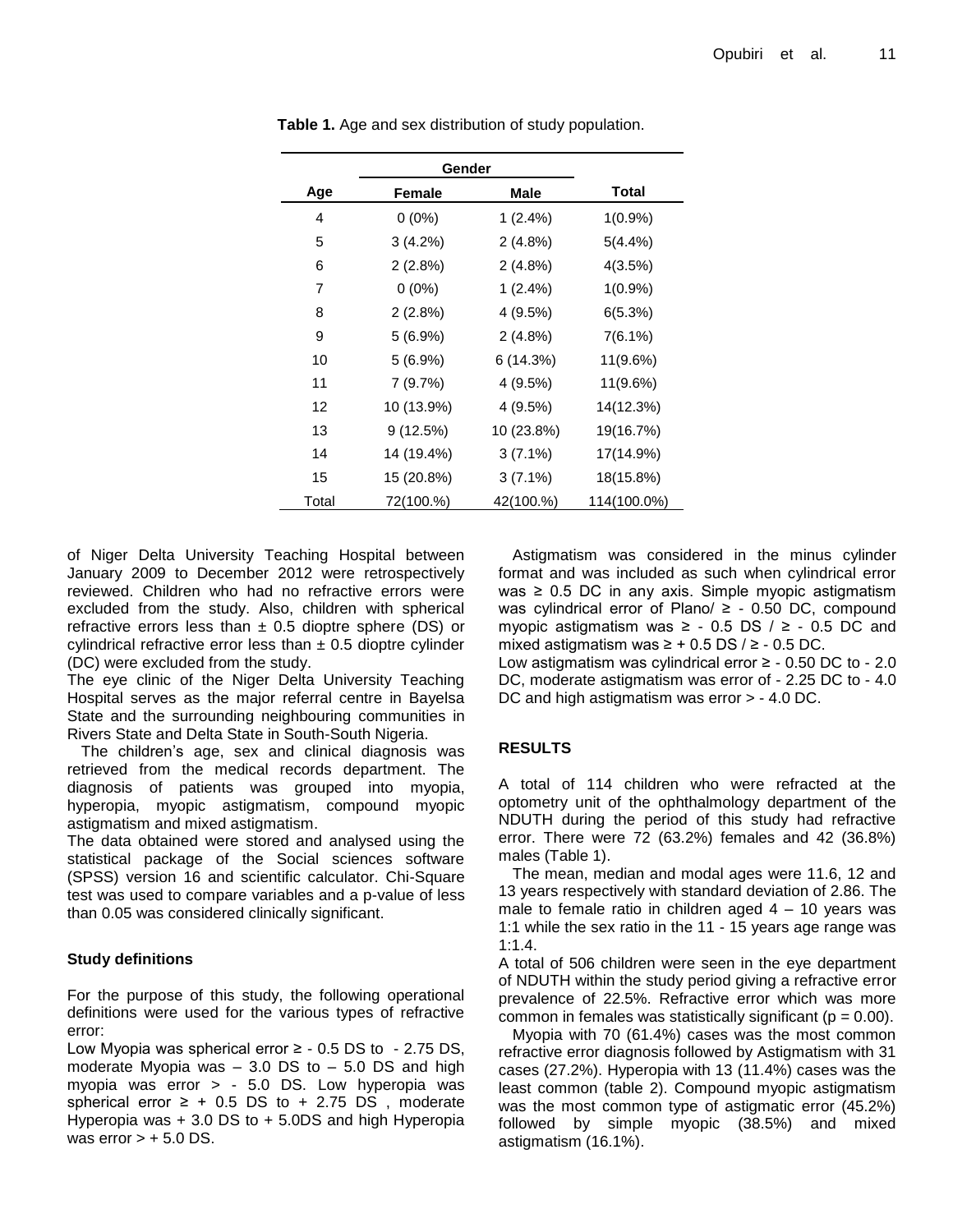| <b>Refractive error</b>   | <b>Frequency</b> | <b>Percent</b> |
|---------------------------|------------------|----------------|
| Myopia                    | 70               | 61.4%          |
| Hyperopia                 | 13               | 11.4%          |
| Simple Myopic astigmatism | 12               | 10.5%          |
| Comp'd myopic astigmatism | 14               | 12.3%          |
| Mixed astigmatism         | 5                | 4.4%           |
| Total                     | 114              | 100.0%         |

**Table 2.** Refractive error distribution in the study population.

**Table 3.** Age group Distribution of Refractive errors.

|           | <b>Refractive error Diagnosis</b> |             |             |            |
|-----------|-----------------------------------|-------------|-------------|------------|
| Age group | Myopia                            | Hyperopia   | Astigmatism | Total      |
| 4-6       | $5(7.1\%)$                        | $3(23.1\%)$ | 2(6.5%)     | 10 (8.8%)  |
| $7-9$     | $8(11.4\%)$                       | $2(15.4\%)$ | 4 (12.9%)   | 14 (12.3%) |
| $10 - 12$ | 24 (34.3%)                        | $0(0.0\%)$  | 12 (38.7%)  | 36 (31.6%) |
| $13 - 15$ | 33 (47.1%)                        | 8(61.5%)    | 13 (41.9%)  | 54 (47.4%) |
| Total     | 70 (100%)                         | 13 (100%)   | 31 (100%)   | 114 (100%) |



**Figure 1.** Sex distribution of refractive errors.

Table 2 show the prevalence of myopia, astigmatism and hyperopia were 13.8%, 6.1% and 2.6% respectively.

Fifty four (54) cases (47.4%) of refractive error occurred in the 13 – 15 year age group (Table 3). Myopia was more common in all the age groups (Table 3). The occurrence of myopia and astigmatism increased with age while hyperopia was more common at the extremes (Table 3).

The various types of refractive errors were more common in females as shown in Figure 1.

#### **Discussion**

Since children do not usually complain of visual difficulties, early detection and prompt treatment of eye disease is important to prevent vision problems and eye morbidities which could affect their learning ability,

personality and adjustment in school (Nwosu, 1999; Adegbehingbe et al., 2003).

In a study (Nkanga, 1997) on refractive error in primary school children in Enugu, South-East Nigeria, a prevalence of 7.4% was reported. A similar study (Faderin, 2001) on refractive error in primary school children in Lagos, South-West Nigeria, found a prevalence of 7.3%.

Kawuma and Mayeku (2002) in Uganda found the prevalence of refractive errors in primary school children to be 11.6%. The higher prevalence observed in the study by Kawuma and Mayeku may be partly due to the relatively small study population of 623 pupils.

In a study in China, Zhao et al. (2000) found the prevalence of uncorrected refracted error in children with visual acuity of 6/12 or less, in at least one eye to be 12.8% and this decreased to 1.8% after correcting for refractive error. It has been observed that refractive error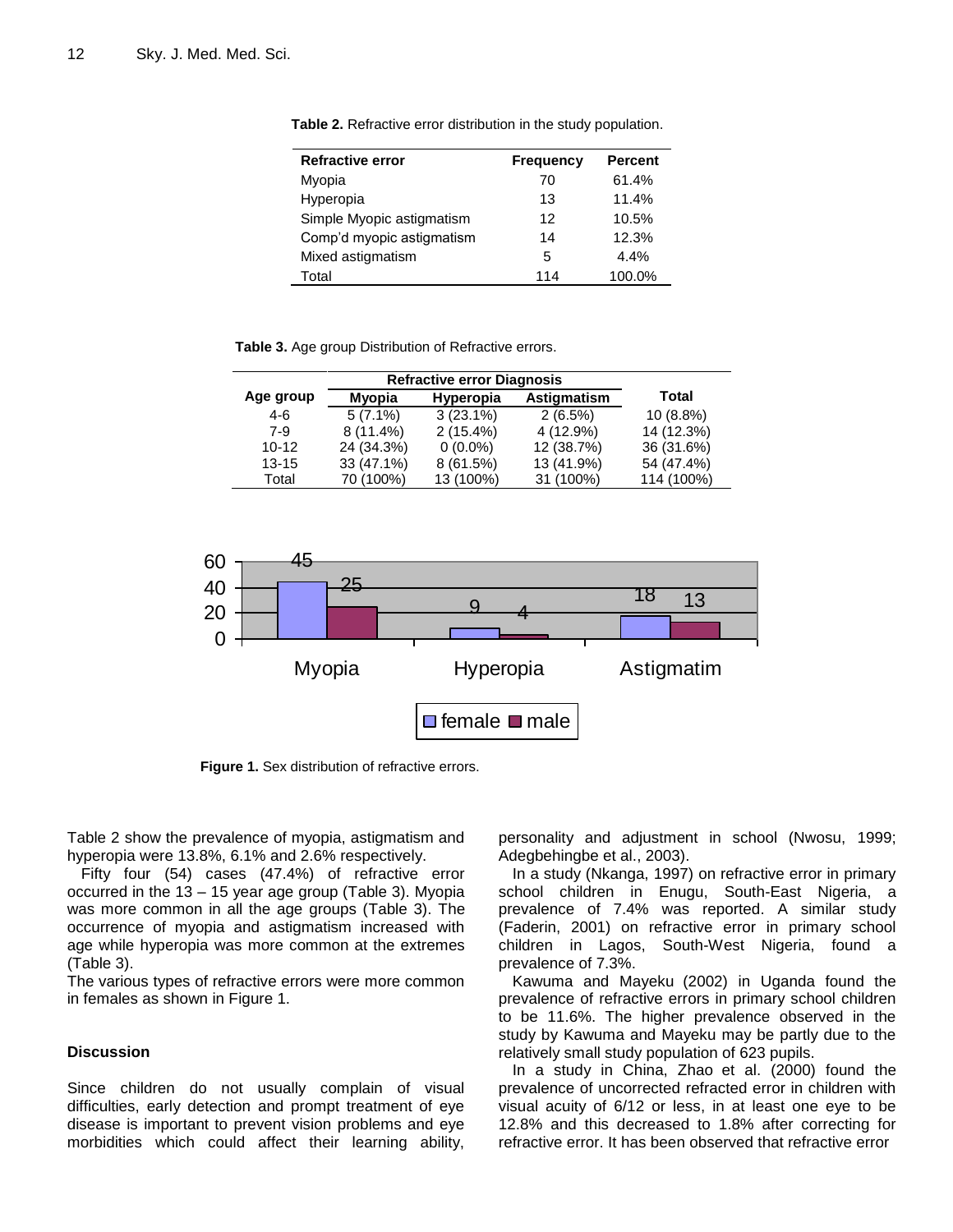has assumed epidemic proportions in Asia (McCarthy, 2006). Ethnic, racial and environmental factors may play a role in the observed differences in prevalence of reduced vision in the various regions.

This study is hospital based and is therefore not insulated from some of the bias associated with hospital based studies. The study will be compared with some hospital based and community based studies. In the course of this study however, most of the literatures encountered were community based studies and so there are some differences in study definitions which will be so highlighted.

The refractive error prevalence reported in this study was 22.5%. Comparatively, the 7.3% prevalence of refractive error in school children reported by Faderin (2001) in Lagos South West Nigeria and 7.4% by Nkanga (1997), in Enugu South East Nigeria, were much lower. The lower prevalence observed in these studies may be related to differences in case definitions and methodologies. Also, the lower prevalence recorded in the study by Nkanga, may not be unrelated to the observation that it was a vision screening program and so, some pupils with low levels of refractive error and who have normal visual acuity, may have been screened out. The high prevalence in the current study may be related to the bias inherent in hospital based studies, which may not reflect a wide representation of the study population.

The refractive error prevalence in this study was close to that (19.2%) observed by Tong et al. (2002) in Singapore and the 20% prevalence reported by Kleinstein et al. (2003) in America. Though the case definition and some measurement techniques in the study by Kleinstein et al. (2013) was different from that in the current study, the age group studied (5 - 17 years) was close.

In this study, myopia was the most prevalent type of refractive error (13.8%) and this was followed by astigmatism (6.1%) and hyperopia (2.6%). Similarly, Adegbehingbe (2003) in her hospital based study on Refractive error in Ile-Ife, South western Nigeria also observed that myopia was the most common error in children and in the entire population studied, with a comparatively higher prevalence of 22.7%. The high prevalence in the Adegbehingbe study may be related to differences in case definitions and the reason that it was hospital based and involved all age groups. As was observed in this current study, Megbelayin et al. (2013) and Alam et al. (2011) also noted in their studies that myopic spherical error is often the commonest form of refractive errors in school age children.

The findings in the current study was however, different from the Andhra Pradesh Eye disease study in Hyderabad, India, which observed that hyperopia was more common in children 15 years or less while myopia was more common in adults (Dandona et al., 1999b). In another study by John Kempel et al. (2004) it was

observed that myopia was more common in persons over 40 years in USA, Western Europe and Australia. The differences in the types of refractive error dominant in the different age groups, across the various regions, may be related to ethnic, racial and environmental factors.

The 6.1% prevalence of astigmatism observed in the current study was higher than that of Megbalayin et al. (2013) who reported a prevalence of 3% astigmatism in secondary school students in Calabar, Nigeria. Though the case definition for astigmatism was similar in both studies (cylindrical error of  $\geq$  - 0.5 DC), the higher prevalence in the current study may be related to the smaller sample size. The prevalence of astigmatism in the current study was higher than that (2.2%) reported by Pokharel et al. (2000) in Nepal but was much lower than the 15% prevalence reported by Zhao et al. (2000) in rural China and Kleinstein. The small sample size and the differences in case definitions may be responsible for the high prevalence observed in the study by Zhao.

Compound myopic astigmatism was the most common type (45.2%) of astigmatic errors observed in this study. The study by Megbelayin et al (2013) also reported compound myopic astigmatism (65.7%) as the most common astigmatic error. Adegbehingbe et al. (2005) also observed in their study on refractive errors in children, that myopic astigmatism was the most common type of astigmatism.

This study generally observed that the prevalence of refractive error increased with age. The study by Chuka-Okosa (2005) involving school aged children did not observe an increase in prevalence of refractive error with age. In the current study the occurrence of myopia and astigmatism increased with age while hyperopia was more common at the extremes. Sahelian (2005) in his study on astigmatism also observed an increase in prevalence with age. However, Lian-hong (2010) in his study on astigmatism among school children aged 6-15 years in China, noted that age did not significantly affect the prevalence of astigmatism.

In the current study, refractive error was more common in females (63.2%) and this was statistically significant (p = 0.00). Onakpoya and Adeoye (2009) in their study of childhood eye diseases in South Western Nigeria, observed that 73.2% of the children with refractive errors were female. The higher prevalence observed in females may in part, not be unrelated to the observation by Niiranem (1981), in his study on ocular injuries in children, which suggested that young females tend to report visual problems more than males. Similarly Lian-Hong reported a slightly higher prevalence of refractive error in girls but this observation was not statistically significant. However, He et al. (2004) in a large population based study on refractive error in urban southern China reported a significant gender difference with retinoscopy but not with autorefraction. Though a strong association was noted between refractive error and gender in this current study, this observation may not